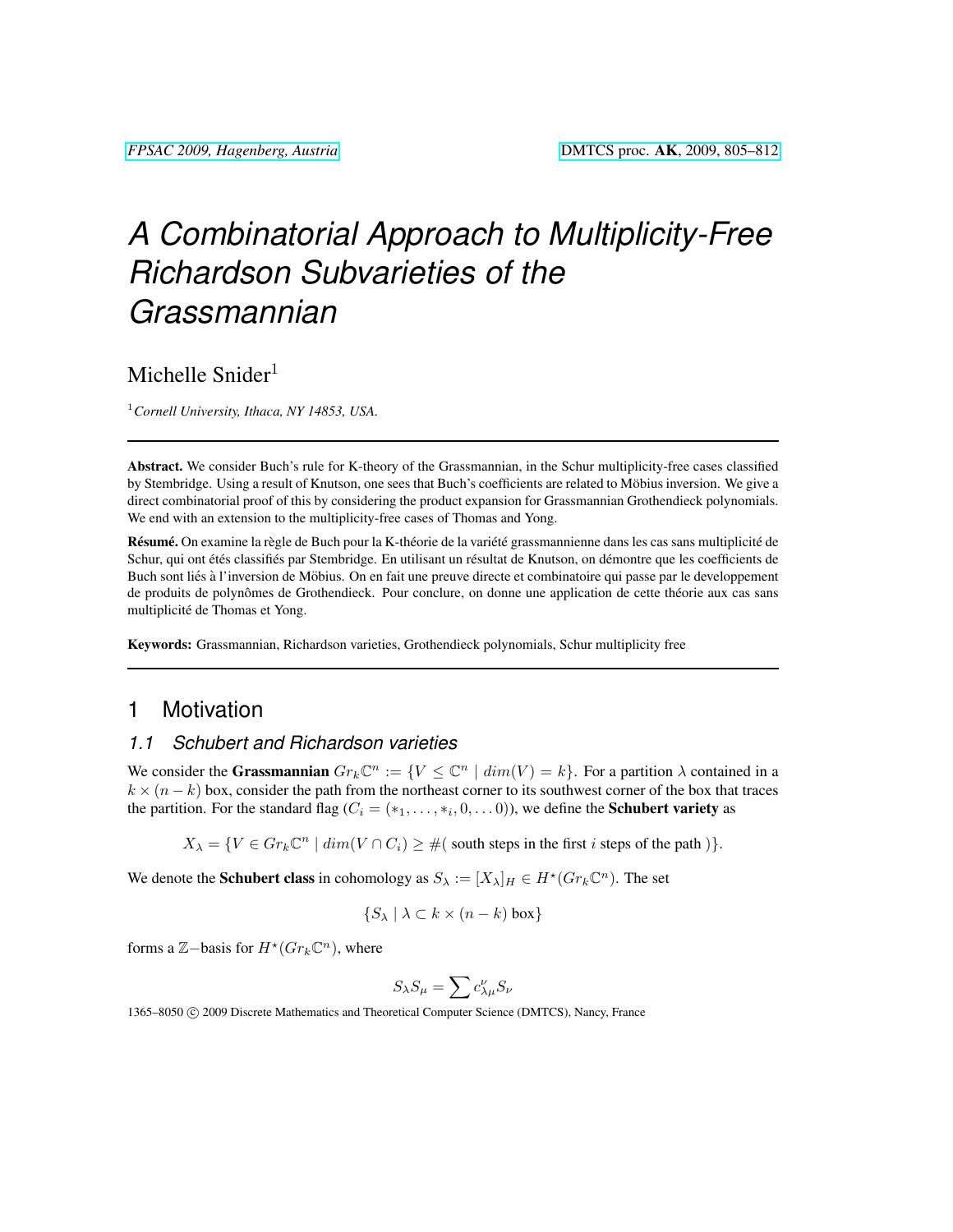for  $|\nu| = |\lambda| + |\mu|$ ,  $\nu \subset k \times (n - k)$  box, and  $c_{\lambda\mu}^{\nu}$  the Littlewood-Richardson coefficients. This follows from the surjective homomorphism

{ring of symmetric polynomials}  $\rightarrow$  { $H^*(Gr_k\mathbb{C}^n)$ }

$$
s_{\lambda} \longmapsto \begin{cases} S_{\lambda}, & \text{if } \lambda \text{ fits in } k \times (n-k) \text{ box}; \\ 0, & \text{otherwise.} \end{cases}
$$

for Schur functions  $s_{\lambda}$ .

The **Möbius function**  $\mu_{\mathcal{P}}(\nu)$  is defined recursively on a poset P as the unique function satisfying

$$
\sum_{\alpha \geq_{\mathcal{P}} \nu} \mu_{\mathcal{P}}(\alpha) = 1
$$

The connection of this definition to K-classes is shown in [\[Kn08\]](#page-7-0). Since we are primarily interested in working in K-theory, we will use  $[A]$  to denote the K-class of a subscheme of A, and  $[A]_H$  to denote its homology class. Any subvariety  $X$  of a flag manifold is rationally equivalent to a linear combina-tion of Schubert cycles with uniquely determined non-negative integer coefficients [\[Br03\]](#page-6-0). We say  $X$  is multiplicity-free if these coefficients are 0 or 1.

<span id="page-1-0"></span>**Theorem 1** *[\[Kn08\]](#page-7-0) Let X be a multiplicity-free irreducible subvariety of*  $G/P$ *, in the sense of [\[Br03\]](#page-6-0)*, with  $[X]_H = \sum_{d\in D} [X_d]_H$ ,  $D$  a subset of the Bruhat order, and  $P$  a parabolic subgroup. Let  $\mathcal{P}\subseteq W/W_P$ *be the set of Schubert varieties contained in*  $\cup_{d \in D} X_d$  *(an order ideal in the Bruhat order on*  $W/W_P$ *). Then as an element of*  $K(G/P)$ *,* 

$$
[X] = \sum_{X_e \subseteq \bigcup_{d \in D} X_d} \mu_{\mathcal{P}}(X_e) [X_e].
$$

We will give an independent combinatorial proof of this fact in the case that  $X$  is a multiplicity-free **Richardson variety** in a Grassmannian, the intersection of a Schubert variety  $X_{\lambda}$  with an opposite Schubert variety  $w_0 \cdot X_\mu$ , for  $w_0$  the longest word. For any  $X_\lambda \subset Gr_k\mathbb{C}^n$ , let  $G_\lambda := [X_\lambda]$ . We have that  $\{G_\lambda \mid \lambda \subset k \times (n-k)$  box} form a basis for  $K(Gr_k \mathbb{C}^n)$ . For certain symmetric polynomials  $g_\lambda$  which we will define in the next section, we have a surjective homomorphism [\[Bu02\]](#page-6-1):

{ring of symmetric functions}  $\rightarrow$  { $K(Gr_k\mathbb{C}^n)$ }

$$
g_{\lambda} \longmapsto \begin{cases} G_{\lambda}, & \text{if } \lambda \text{ fits in } k \times (n-k) \text{ box}; \\ 0, & \text{otherwise}. \end{cases}
$$

Our main theorem will show that, for a poset  $P$  that we will define,

$$
G_{\lambda} \cdot G_{\mu} = \sum_{\nu} \mu_{\mathcal{P}}(G_{\nu}) \; G_{\nu}
$$

where the sum is over  $\nu$  such that  $\nu \subseteq (k \times n - k)$  box and  $|\nu| \ge |\lambda| + |\mu|$ . Our proof will proceed with sign-reversing involutions on this poset, and many reductions in the sizes of the partitions in the product.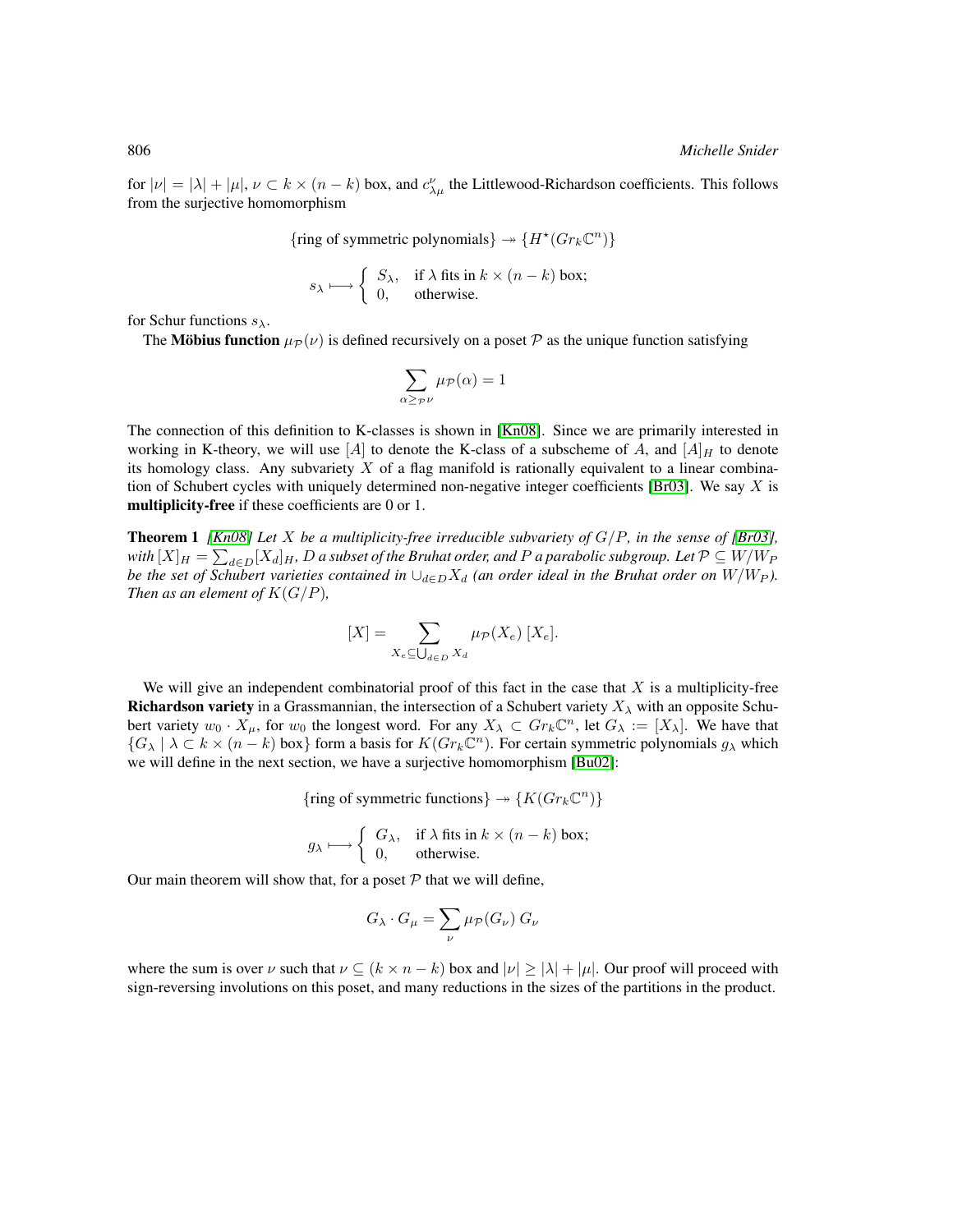#### *1.2 Grothendieck Polynomials*

For finite non-empty sets in  $\mathbb{Z}^+$ , a and b, we say  $a < b$  if max $(a) < \min(b)$ , and  $a \leq b$  if max $(a) \leq$  $\min(b)$ . For a partition  $\lambda$ , Buch defined a set-valued (English) tableau (SVT) as a filling of a Young diagram with nonempty sets in  $\mathbb{Z}^+$  [\[Bu02\]](#page-6-1). If each box has a single entry, it is a **Young tableau**. A tableau is a semistandard tableau (SS) if it is weakly increasing across rows and strictly increasing down columns. The **superstandard** filling of a tableau is the one in which each box  $(i, j)$  has a single entry, i (its row). In all of our examples, we will use numbers smaller than 10, so we can avoid the use of set notation: we use 45 to denote the set  $\{4, 5\}$ .

Recall the combinatorial definition for the Schur polynomials,

$$
s_{\lambda} = \sum_{T \in SSYT(\lambda)} x^T
$$

.

We consider the **Grothendieck polynomials**  $g_{\lambda}$  of Lascoux and Schützenberger [\[LS82\]](#page-7-1). For  $\lambda$  a partition, Buch [\[Bu02\]](#page-6-1) gives the formula

$$
g_{\lambda} = \sum_{T \in SS-SVT(\lambda)} (-1)^{|T| - |\lambda|} x^T
$$

where

$$
|T| = \sum_{i,j} |T(i,j)|.
$$

He proves that this is a special case of the Lascoux-Schützenberger formula (which we will not need) for  $g_{\pi}$  in the case when  $\pi$  is a Grassmannian permutation. These are the  $\{g_{\lambda}\}\$  representing the  $G_{\lambda}$  in section [1.1.](#page-0-0) As with the Schur polynomials, it is not obvious from the combinatorial definition that these polynomials are in fact symmetric and a basis for the symmetric polynomials [\[Bu02\]](#page-6-1). Linear independence follows from the fact that the lowest homogeneous component of  $g_{\lambda}$  is  $s_{\lambda}$ .

We define the **word of a tableau**  $w(T)$  to be the entries read right to left, top to bottom. Note that entries in a set are listed in increasing order, so that they occur in decreasing order in the word. A word is called a reverse lattice word (RLW) if for any initial string (e.g. 001 in 001110101),

$$
multiplicity(i) \geq multiplicity(i+1) \ \forall \ i \geq 1
$$

A word that satisfies this condition is sometimes called an election word (or ballot sequence). For tableaux of shape  $\lambda$  and  $\mu$ , we define the shape  $\lambda \times \mu$  as the skew tableau formed by placing  $\mu$  directly southwest of  $\lambda$ . When we refer to a filling of the shape  $\lambda \times \mu$ , we will call  $\lambda$  the "northeast" partition, and  $\mu$  the "southwest" partition. Buch [\[Bu02\]](#page-6-1) gives a combinatorial rule for the product of two Grothendieck polynomials:

$$
g_{\lambda}g_{\mu} = \sum c'_{\ \lambda\mu}^{\nu}g_{\nu}
$$

where the coefficients are given by

$$
{c'}_{\lambda\mu}^{\nu}=(-1)^{|\nu|-|\lambda|-|\mu|}\#(T)
$$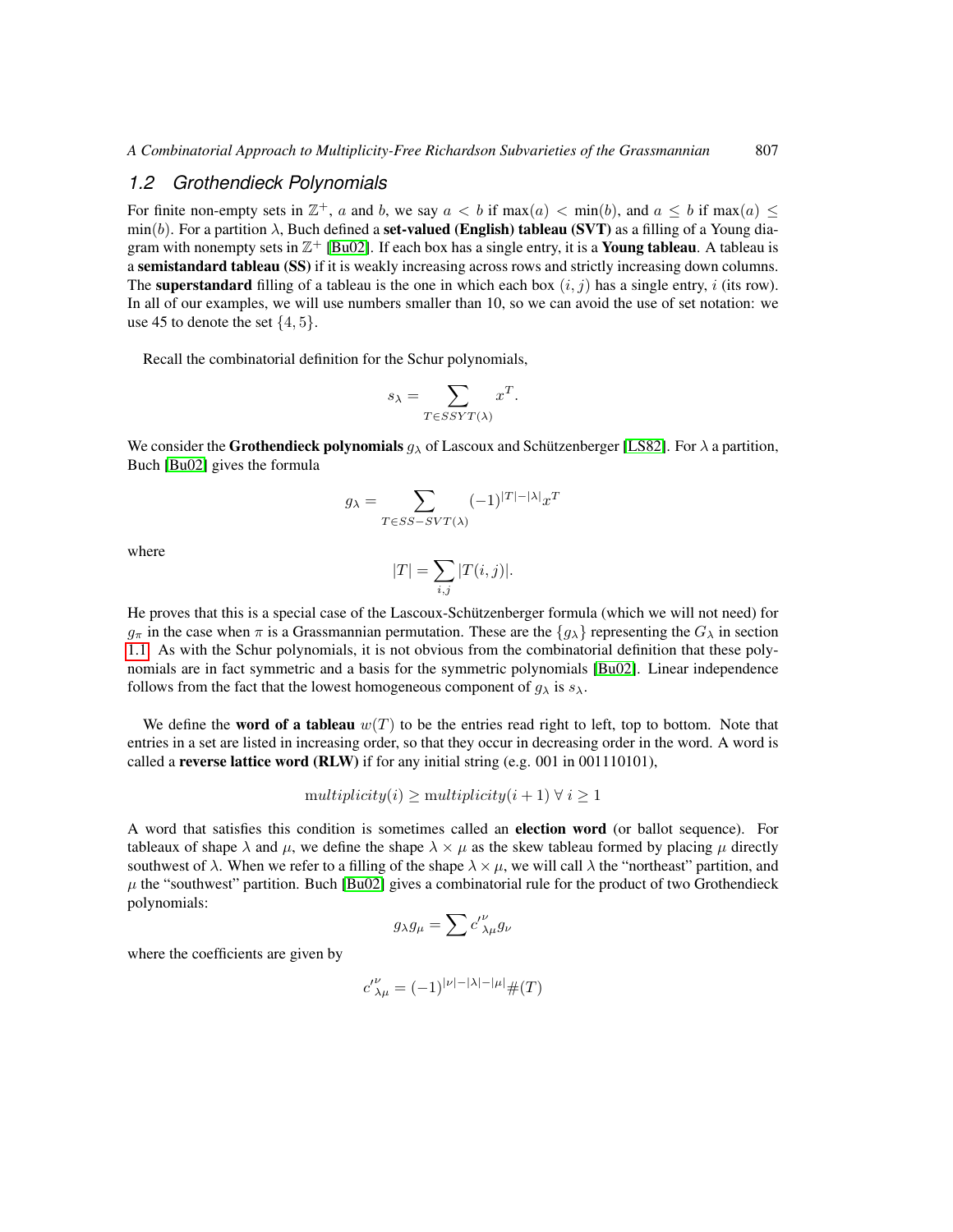for SS-SVT T of shape  $\lambda \times \mu$ , content  $\nu$ , with  $w(T)$  a RLW. We call these the K-theoretic Littlewood-Richardson numbers, since if  $|\nu| = |\lambda| + |\mu|$ , then  $c'^{\nu}_{\lambda\mu} = c^{\nu}_{\lambda\mu}$ , the usual Littlewood-Richardson number. Figure [1](#page-3-0) shows the calculation of the expansion of  $g_1 \cdot g_1$ .



<span id="page-3-0"></span>Fig. 1:  $g_1g_1 = g_2 + g_{11} - g_{21}$ 

First, we note that the reverse lattice word condition requires that the filling of the northeast tableau  $\lambda$  always be superstandard. We will construct a poset out of all of the allowed fillings of the southwest tableau  $\mu$ , where each vertex is labeled with all tableaux of a given content, and for vertices  $\nu, \nu', \nu \leq_P \nu'$ if content(v)  $\supset$  content(v'). We are interested in a poset, since its Möbius function will allow us to compute structure constants. Note that for each tableau, the row in the poset corresponds to the number of "extra" elements in the filling (e.g. the top row has only semistandard Young tableaux, corresponding to the product  $s_{\lambda} \cdot s_{\mu}$ ).

**Example 1** *Consider the product*  $G_{2,1} \cdot G_{2,2}$  *and its poset in Figure* [2.](#page-3-1) *From the second line of this poset, we can see that the coefficient of* G<sup>431</sup> *is 2 since there are two tableaux on the corresponding vertex, while* G<sup>422</sup> *has coefficient 1. Note that this product is H-multiplicity-free, but not K-multiplicity-free. The K-multiplicity-free cases are extremely rare, occurring only when both partitions*  $\lambda$  *and*  $\mu$  *are rectangles or one of them is a single box or empty ([\[Bu02,](#page-6-1) Proposition 7.2]).*



<span id="page-3-1"></span>Fig. 2: The poset corresponding to  $G_{2,1} \cdot G_{2,2}$ : the product satisfies Stembridge cases (3) and (4) from Theorem [3.](#page-4-0)

We will consider our products as being inside an ambient box of size  $k \times (n - k)$ . That is, we limit the terms in the expansion to those indexed by partitions that fit inside this box. We note that this restriction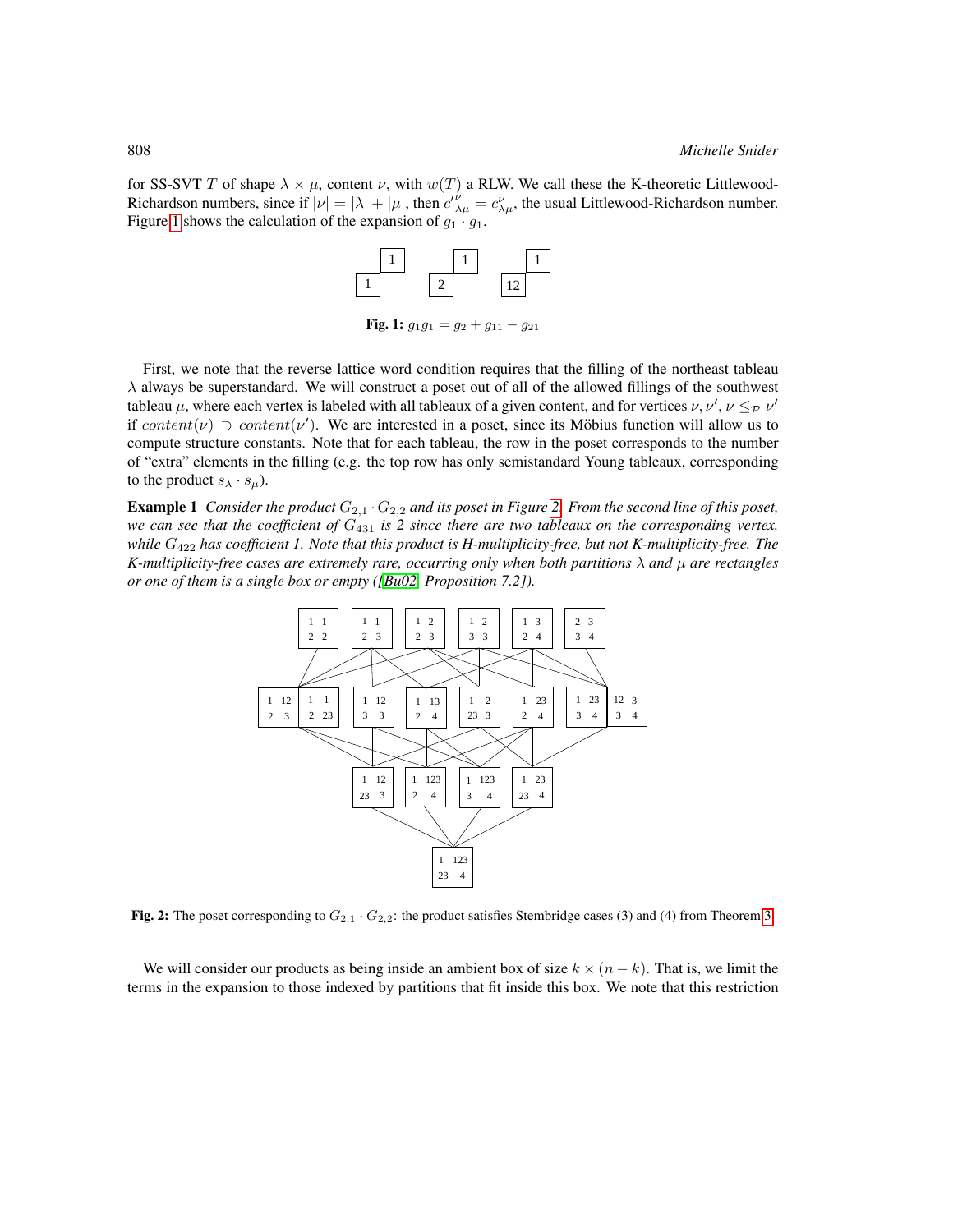gives us a sub-poset of the full poset. The Möbius function on the remaining terms is unaffected by the removal of vertices with content exceeding the box size, since all terms above a vertex  $\nu$  have content contained in the content of  $\nu$ . That is, for a given vertex  $\nu$  with content in the ambient box, no vertex in its upwards order ideal will have content exceeding the ambient box. We are interested in cases in which the terms in the Grothendieck expansion which correspond to the Schur expansion are multiplicity-free, i.e. that their coefficients are 0 or 1.

<span id="page-4-1"></span>Then Theorem [1](#page-1-0) implies the following:

**Theorem 2** Consider partitions  $\lambda = (\lambda_1^{\beta_1}, \dots, \lambda_l^{\beta_l})$  and  $\mu = (\mu_1^{\alpha_1}, \dots, \mu_m^{\alpha_m})$  such that  $G_\lambda \cdot G_\mu$  in a  $k \times (n-k)$  box is a Schur-multiplicity-free product. In the corresponding poset, for each vertex  $\nu'$ ,  $\mu(\nu')$ gives the coefficient of  $G_{\nu}$  in the Buch expansion of the product, where  $\nu = \nu' \bigcup (1^{\lambda_1}, \ldots, l^{\lambda_l})$ .

These Schur-multiplicity-free cases have been classified by Stembridge [\[St01\]](#page-7-2) as follows, and our proof explicitly uses his analysis. We begin by recalling Stembridge's definitions and classification of Schurmultiplicity-free cases.

**Definition 1** [\[St01\]](#page-7-2) A partition  $\mu$  with at most one part size (i.e., empty, or of the form  $(c^r)$  for suitable  $c, r > 0$  is said to be a **rectangle**. If it has k rows or k columns (i.e.,  $k = r$  or  $k = c$ ), then we say v is *a k***-line rectangle**. A partition  $\mu$  with exactly two part sizes (i.e.,  $\mu = (b^r c^s)$  for suitable  $b > c > 0$  and r, s > 0*) is said to be a fat hook. If it is possible to obtain a rectangle by deleting a single row or column from the fat hook*  $\mu$ *, then we say that*  $\mu$  *is a near rectangle.* 

We will call these top, bottom, left, or right near rectangles, to denote the location of the extra row or column. We say that a product of Schur functions is **multiplicity-free** if all of the Littlewood-Richardson coefficients of the expansion are 0 or 1.

<span id="page-4-0"></span>**Theorem 3** *[\[St01\]](#page-7-2) The product of Schur functions*  $s_{\lambda} \cdot s_{\mu}$  *is multiplicity-free if and only if* 

- *1.*  $\lambda$  *and*  $\mu$  *are rectangles, or*
- *2. (Pieri rule)*  $\lambda$  *is arbitrary, and*  $\mu$  *is a 1-line rectangle*
- *3.*  $\lambda$  *is a rectangle and*  $\mu$  *is a near-rectangle*
- *4.* µ *is a fat hook and* λ *is a 2-line rectangle*

We now mention some speculative geometry that motivated our *combinatorial* proof of Theorem [2.](#page-4-1) Buch shows that the expansion of  $X_\lambda \cap (w_0 \cdot X_\mu)$  into Schubert classes has signs that alternate with dimension ([\[Bu02\]](#page-6-1)). This suggests that there exists an exact sequence on sheaves

$$
0 \to \mathcal{O}_{\bigcup_{\nu \in \mathcal{P}} X_{\nu}} \to \bigoplus_{T, |T| = |\nu| + 1} \mathcal{O}_{X_{content(T)}} \to \cdots \to \bigoplus_{T, |T| = |\nu| + k - 1} \mathcal{O}_{X_{content(T)}} \to \cdots
$$
 (1)

where the  $k^{th}$  nonzero term sums over Buch Littlewood-Richardson tableaux with  $k - 1$  extra entries. This leads to a sequence for the point in the Grassmannian corresponding to each  $\lambda$ ,

<span id="page-4-3"></span><span id="page-4-2"></span>
$$
0 \to \mathbb{C}^1 \to \cdots \to \bigoplus_{T, |T| = |\nu| + k - 1, \text{content}(T) \subseteq \lambda} \mathbb{C}^1 \to \cdots
$$

One can hope that this sequence is in fact exact. Our main result is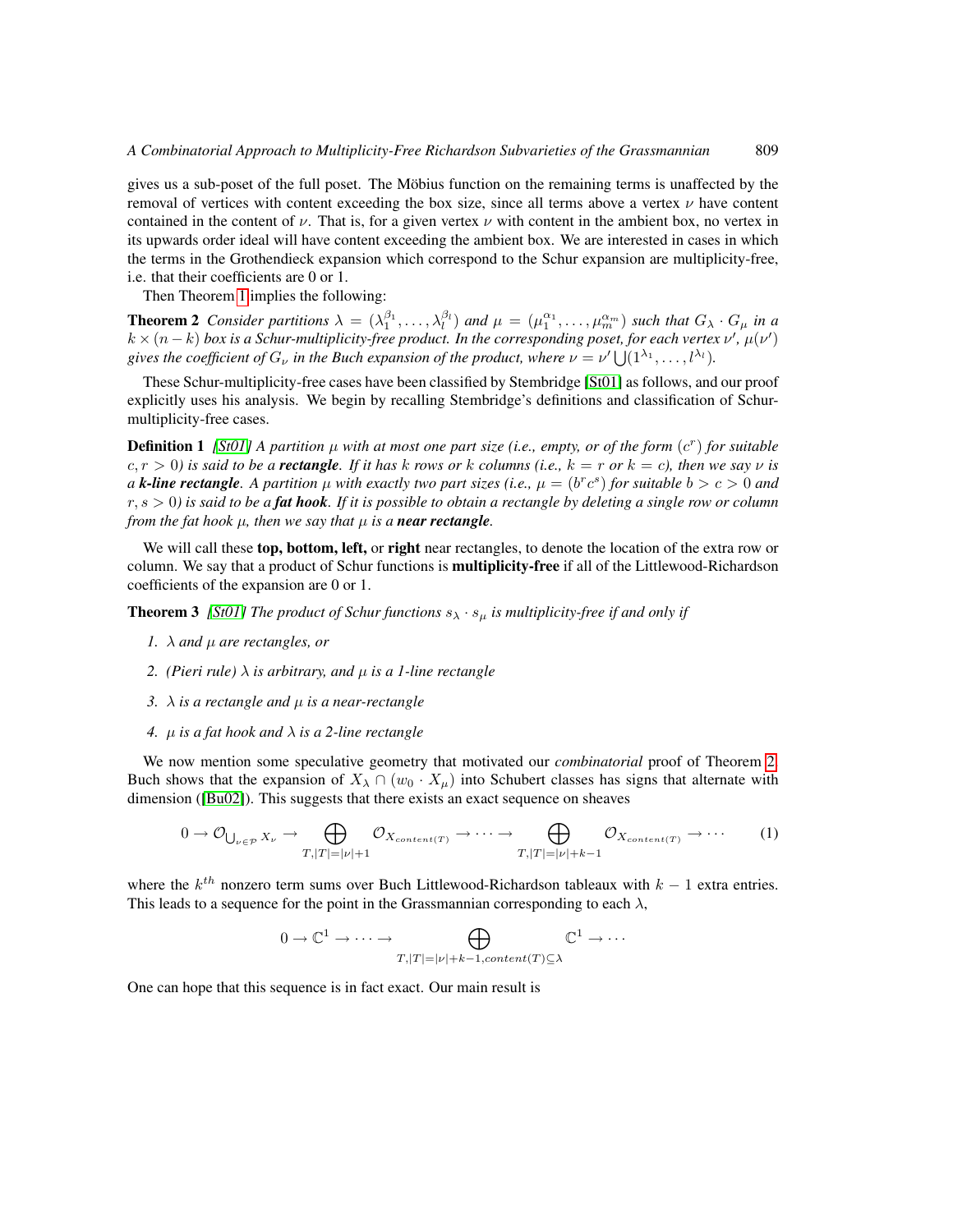Theorem 4 *There exists such an exact sequence of vector spaces, and it can be explicitly constructed as a direct sum of exact sequences with exactly two non-zero terms.*

The proof requires an involution which pairs terms differing in size by one. In some cases, we provide a single rule that matches all terms required. In other cases however, we must resort to a multistage divide and conquer approach, where the involution is defined differently on several disjoint subsets. Assuming Theorem [4,](#page-4-2) we can prove Theorem [2](#page-4-1) as a corollary.

**Proof of Theorem [2:](#page-4-1)** The exactness of the sequence  $(1)$  gives us that the alternating sum of dimensions is 0. Thus the sum of the coefficients of the pairs of Buch tableaux, with signs alternating with number of extra numbers (i.e. how many more than a single entry), is also 0. Together with the extra 1 from the single fixed point tableau, this is equivalent to the statement that the coefficient of  $\nu'$  is given by the Möbius function.  $\Box$ 

# 2 An Extension to the Thomas-Yong Cases

Consider partitions  $\lambda$  and  $\mu$  in a  $(k \times (n - k))$  box. We will review the notation introduced in [\[TY07\]](#page-7-3). We call  $R = (\lambda, \mu, k \times (n - k))$  a **Richardson quadruple**, and use the notation poset(R) to denote the associated poset of allowed fillings of  $\mu$ . Place  $\lambda$  in the upper left corner of the box, then rotate  $\mu$  by 180° (call this **rotate** $(\mu)$ ) and place it in the lower right corner. This quadruple  $(\lambda, \mu, k \times (n - k))$  is called **basic** if  $\lambda \cup$  rotate( $\mu$ ) does not contain any full rows or columns. If it is not basic, we can remove all full rows and columns to get a **basic demolition**  $\tilde{R} = (\tilde{\lambda}, \tilde{\mu}, \tilde{k} \times (\tilde{n} - \tilde{k}))$ . We call each row (column) removal a row (column) demolition. Notice that if  $\lambda \bigcap \text{rotate}(\mu) \neq \emptyset$ , then  $G_\lambda \cdot G_\mu = 0$ , so the demolition is undefined. In order to determine whether a Richardson quadruple is multiplicity-free, we consider its basic demolition.

Theorem 5 *[\[TY07\]](#page-7-3) A Richardson quadruple is multiplicity-free if and only if its basic Richardson quadruple is multiplicity-free. If a the basic demoltion of a Richardson quadruple*  $(\lambda, \mu, k \times n - k)$  *is multiplicityfree, then it must be in the cases classified by [\[St01\]](#page-7-2).*

For example, consider the case  $((4, 4, 2, 2, 1), (4, 3, 2, 1), 5 \times 5)$ . This product is not multiplicity-free, but has a basic demolition of  $(1, 1, 2 \times 2)$ , which is multiplicity-free.

We will show that our analysis of the [\[St01\]](#page-7-2) multiplicity-free cases extends to this larger class of products by showing that the posets of a Richardson quadruple and its basic demolition are isomorphic. Let us define the **accessible word**  $w_A$  as the independent values of  $\lambda$  read in increasing order, or equivalently

$$
w_A(j) = 1 + \#(\text{rows of } \lambda \text{ in column } n - k - j).
$$

**Lemma 1 (Column Demolition Lemma)** *For*  $R = (\lambda, \mu, k \times (n - k))$ *, if column c is full, let*  $\overline{R}$  *be the quadruple with column c removed. Then*  $poset(R)$  *is isomorphic to*  $poset(R)$ *.* 

Let  $\lambda = (\lambda_1, \ldots, \lambda_l)$  and  $\mu = (\mu_1, \ldots, \mu_m)$ . There is a full row in the diagram if and only if  $\lambda_r$  +  $\mu_{k-r+1} = n - k.$ 

**Lemma 2** *For*  $R = (\lambda, \mu, k \times (n - k))$ *, if*  $\lambda_1 = n - k$ *, let*  $\tilde{R}$  *be the quadruple with*  $\lambda_1$  *removed. Then* poset(R) is isomorphic to poset(R) for  $\widetilde{R} = ((\lambda_2, \ldots, \lambda_l), \mu, (k-1) \times (n-k)).$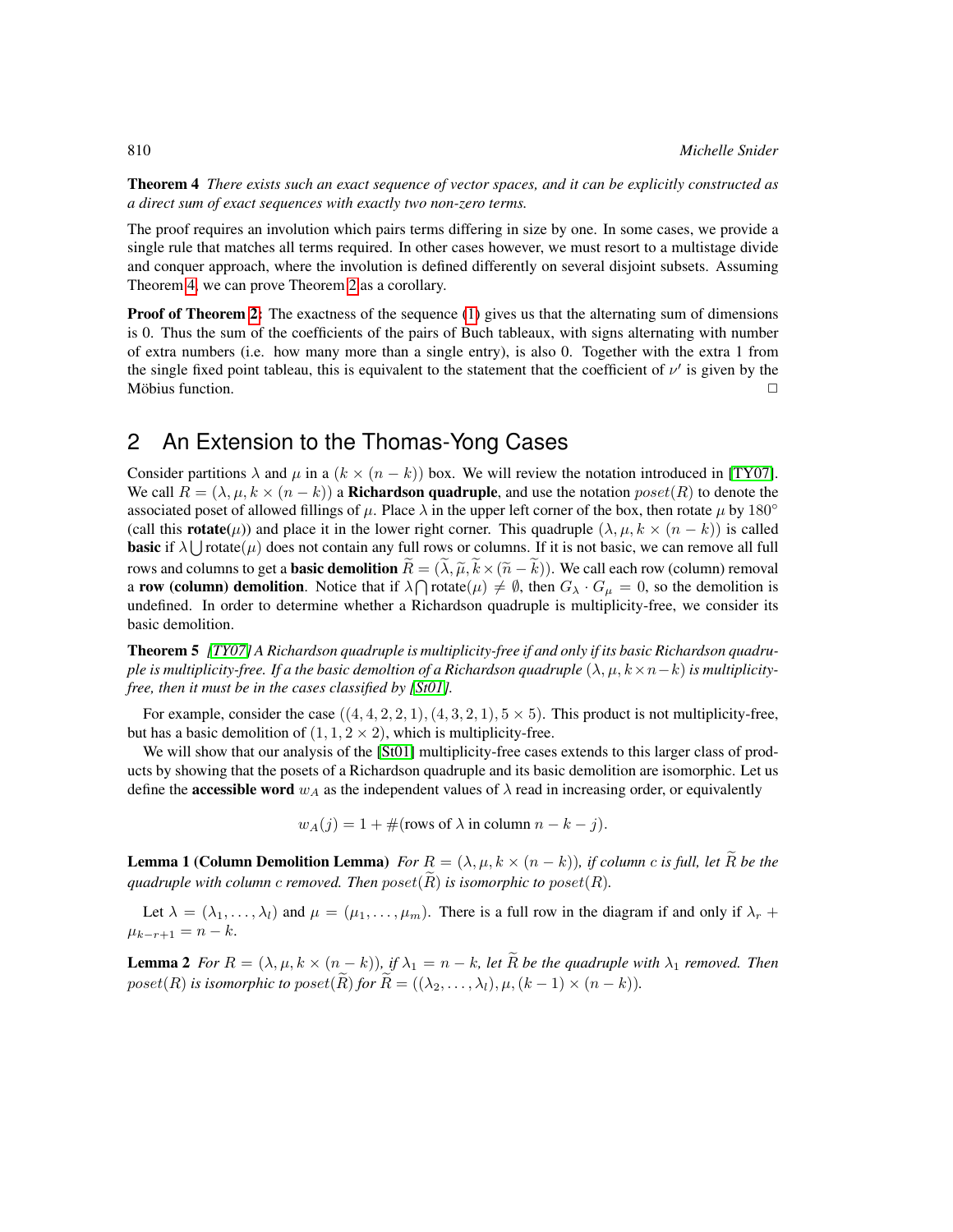**Lemma 3 (Row Demolition Lemma)** *For*  $R = (\lambda, \mu, k \times (n - k))$ *, if row r is full, then the poset*  $(\tilde{R})$  *is isomorphic to poset* $(R)$ *.* 

We note that basic demolition is well defined, i.e. independent of the order of full column/row removal, thus so are the corresponding isomorphisms between posets.

Figure [3](#page-6-2) is an example of a case with both a full row and column. (This product is Stembridge multiplicity-free in any ambient box, but is a good example of the row and column demolition commutativity.)



<span id="page-6-2"></span>**Fig. 3:** Two demolition paths of  $((2, 2), (2, 1), 3 \times 3)$  to  $((1), (1), 2 \times 2)$ .

Proposition 1 *Theorem [4](#page-4-2) holds for any Richardson quadruple whose basic demolition is a Stembridge case.*

# Acknowledgements

I would like to extend special thanks to Allen Knutson for both the statement of the question and continuing guidance throughout the process.

### **References**

- <span id="page-6-0"></span>[Br03] M. Brion, Multiplicity-free subvarieties of flag varieties, Contemporary Math. 331, 13-23, Amer. Math. Soc., Providence, 2003. math.AG/0211028
- <span id="page-6-1"></span>[Bu02] A. Buch, A Littlewood-Richardson rule for the K-theory of Grassmannians, Acta Math. 189 (2002), no. 1, 37–78. math.AG/0004137